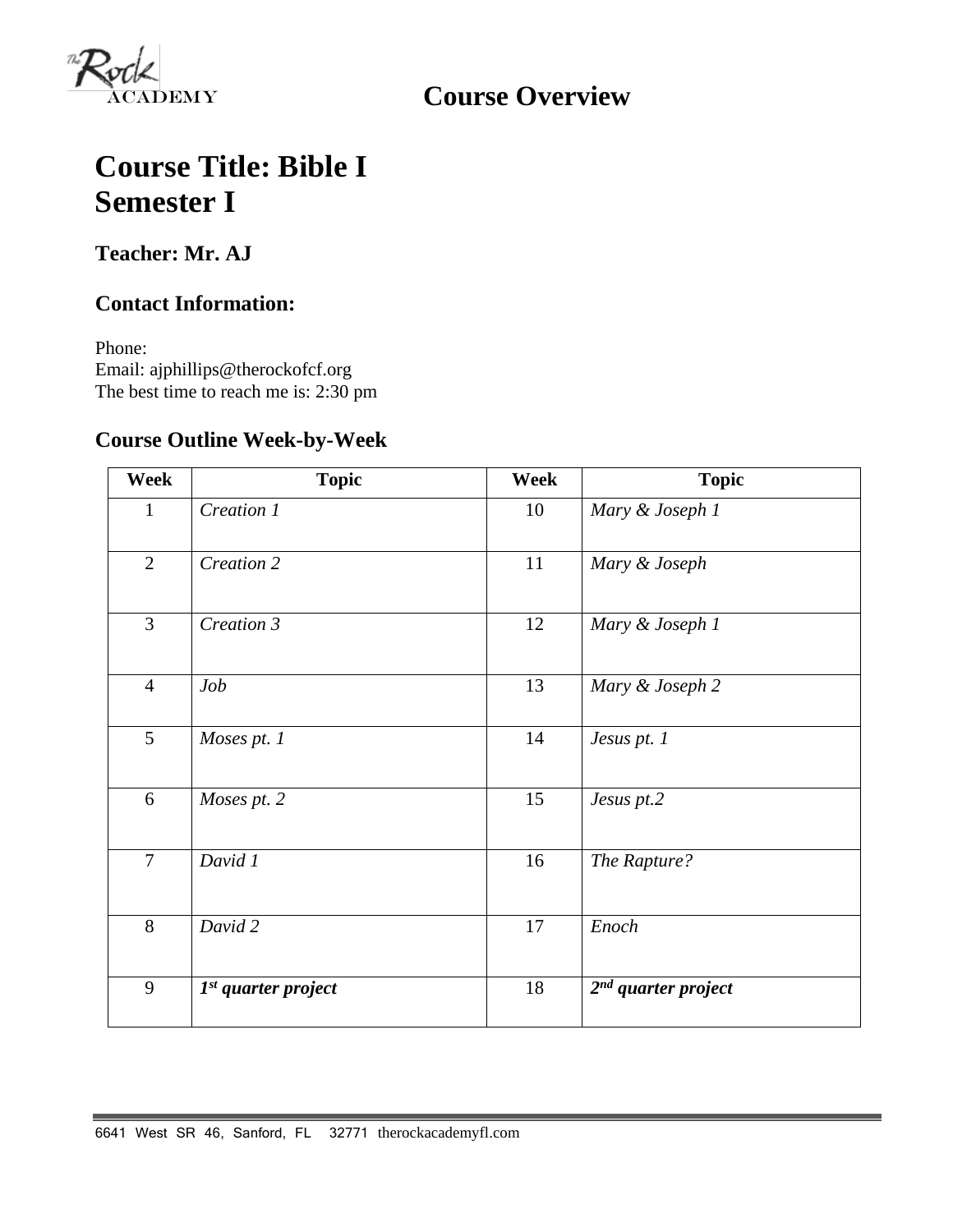

## **Course Overview**

**Goals:**

- **For students to leave with more questions than when they began the course.**
- **Spark a hunger for the kingdom**
- **Have them see how much alike the people in. the bible were people just like them, to bridge the gap from stories to real life.**

#### **Supplies Needed for this Course:**

• -Bible

Go to therockacademyfl.com and click the "Academics" button. From there, choose high school and then choose electives. The class is called Bible I. There you will find a link to the bible we will be using.

• Notebook

Any full-sized notebook is fine. Keep in mind that we will use it every day.

• Pens/Pencils

These can be any colors you would like.

#### **The Classroom:**

This class is a 2 hour block every Friday from 8:30 - 10:30

#### **Grading:**

- Participation (50%)
- 1 Presentation each quarter (30%)
- Reading Assignments (10%)
- Notebook (10%)

#### **How to Get an 'A' in this Class:**

• Come ready to engage and be a part of the conversation.

#### **Expectations**